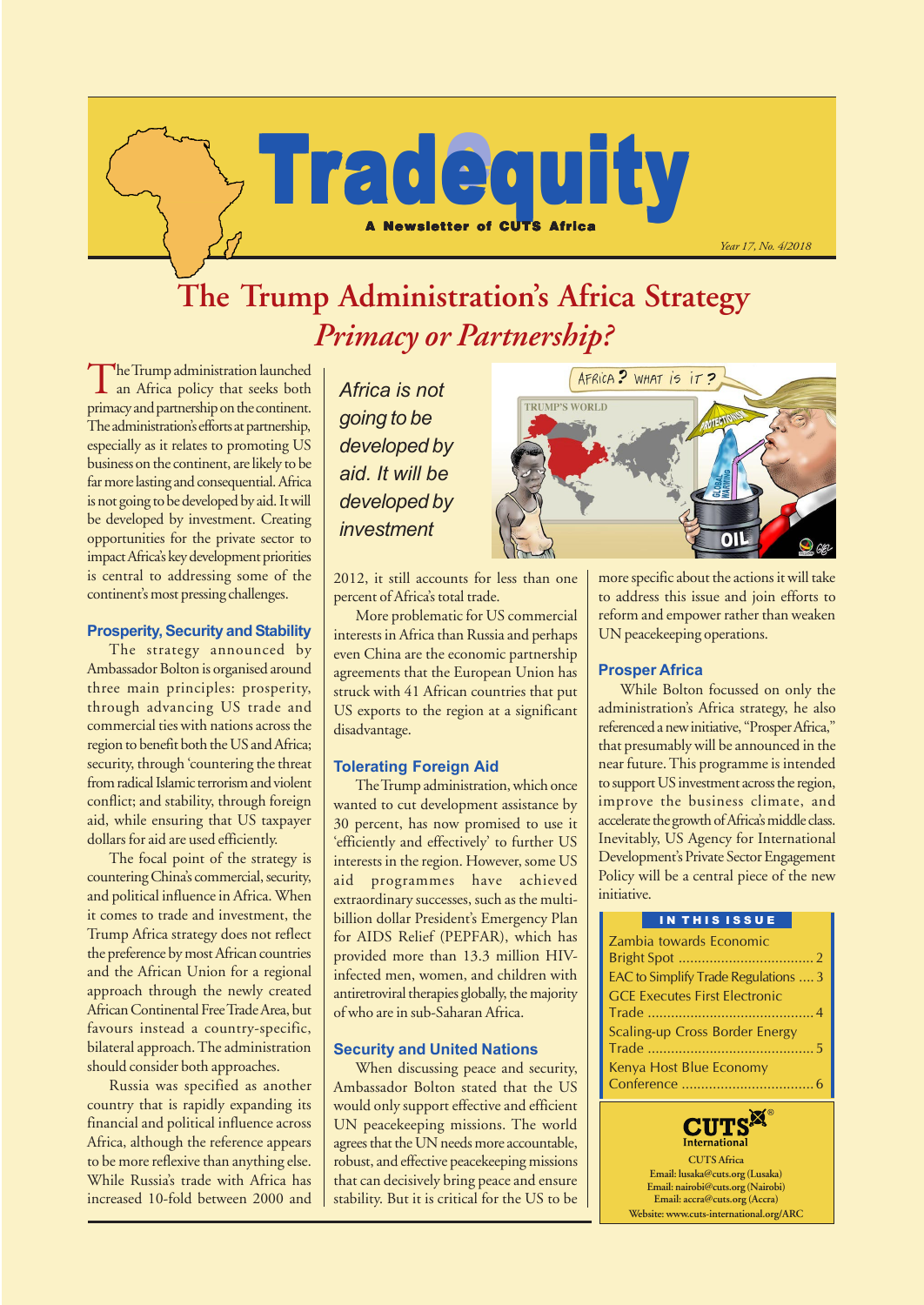### Economics and Development

# **Zambia towards Economic Bright Spot**

**Zambia's economic growth is among the fastest growing economies in Africa only second to Ethiopia. Speaking at** the 2018 Bloomberg Africa Business Innovators Summit (ABMI), Bloomberg Editor-in-Chief, Mathew Winkler said foreign direct investment (FDI) from China and others countries has helped the rapid and consistent economic growth of both Zambia and Ethiopia.

Giving an outlook of Africa's economies, Winkler said that there is remarkable growth in Zambia's mining and other sectors, including telecom and technology.

Zambia needs an economy that fairly constantly achieves economic output growth which is upward ever and backward never! High inflation is a cancer that an economy needs to be inoculated against. *(LT, 19.11.18)* 



# Africa-China Economic Relations

The extraordinary Sino-African growth story of the early 21<sup>st</sup> century surpasses those of Africa's colonial past. There is no other country more entrenched in today's Africa than China.

According to a 2017 report by McKinsey and Company, Dance of the Lions and Dragons, there are more than 10,000 Chinese-owned firms currently operating in Africa. China is Africa's largest trade partner and levels of trade, investment, infrastructure and financing are unsurpassed.

By the end of this century, a third of the world's population and a greater fraction of its young people will be African and this makes investment in Africa a tempting prospect. *(ZDM, 17.12.18)*

# Economy Better than Before

The Managing Director of the International Monetary Fund (IMF), Christine Lagarde, has observed that the Ghanaian economy is in a better place than it was two years ago. She said the IMFsupported programme had been an anchor for orderly economic adjustment and a positive signal to the market.

Lagarde said that the Ghanaian authorities had made important gains towards macroeconomic stability, including inflation, which had declined to a single digit and now within the Bank of Ghana's tolerance band; buoyant growth, averaging about five percent between 2015 and 2018 and a primary surplus in 2017 for the first time in 15 years. *(www.businessworldghana.com, 17.12.18)*

# Electricity Fostering Business

The Rural Electrification Authority (REA) says the electrification of some rural parts of the country has created business opportunities for members of the community and also improved their economic well-being.

Some community members in the rural areas have been able to set up new businesses, such as internet cafes, operating of electric hammer mills, entertainment centres, welding, hair salons, barbershops, carpentry and poultry.

REA Corporate Affairs Manager Justine Mukosa said the availability of electricity in rural areas had created business opportunities for the local community. *(LT, 19.12.18)*

# Enhancing Cooperation

Zambia and Denmark have agreed to find ways to enhance economic cooperation between the two countries. Danish Chief of Protocol in the Ministry of Foreign Affairs Michael Zilmer-Johns and Zambia's Ambassador to Sweden Rose Salukatula, have observed that there was minimal trade between the two countries despite enjoying bilateral relations since 1958.

This came to light during a meeting when Ambassador Salukatula visited Denmark to present her letters of Credence to Queen Margarethe II in Copenhagen. Zilmer-Johns noted that a number of bilateral cooperation arrangements have been agreed between Zambia and Denmark but it was regrettable that trade activities have remained low. *(LT, 14.10.18)*

# China Assets Seizure Risk

Kenya is among countries at the highest risk of losing strategic assets to China over the pile of debt it owes to China, global ratings firm Moody's Investor Service said in a newly-released report that has raised eyebrows in public finance circles.

Moody's says in the report that China's response to sub-Saharan Africa countries facing liquidity pressure has not been uniform or transparent meaning predictability of credit implications are less clear.

Countries rich in resources are also at risk of being offered liquidity relief at higher resource concessions that only reduce the value of future export earnings. *(EAD, 27.11.18)*

# Kenya's Debt Pain

Kenya's dilemma of managing the runaway public debt is set to roll over in 2019 as the government confronts the reality of maturing loans. Kenya's public debt currently stands at US\$50bn and is projected to hit US\$60bn by 2020.

In recent years, the government has relied on a strategy of borrowing from Peter to pay Paul, which is borrowing at expensive interest rates to settle maturing debts.

According to Treasury's Annual Report 2018, the ratio of debt service to revenues increased to 33.8 percent in 2018 from 23.6 percent in 2017 as a result of higher stock of external commercial debt maturing in 2017-18. *(EAD, 18.12.18)*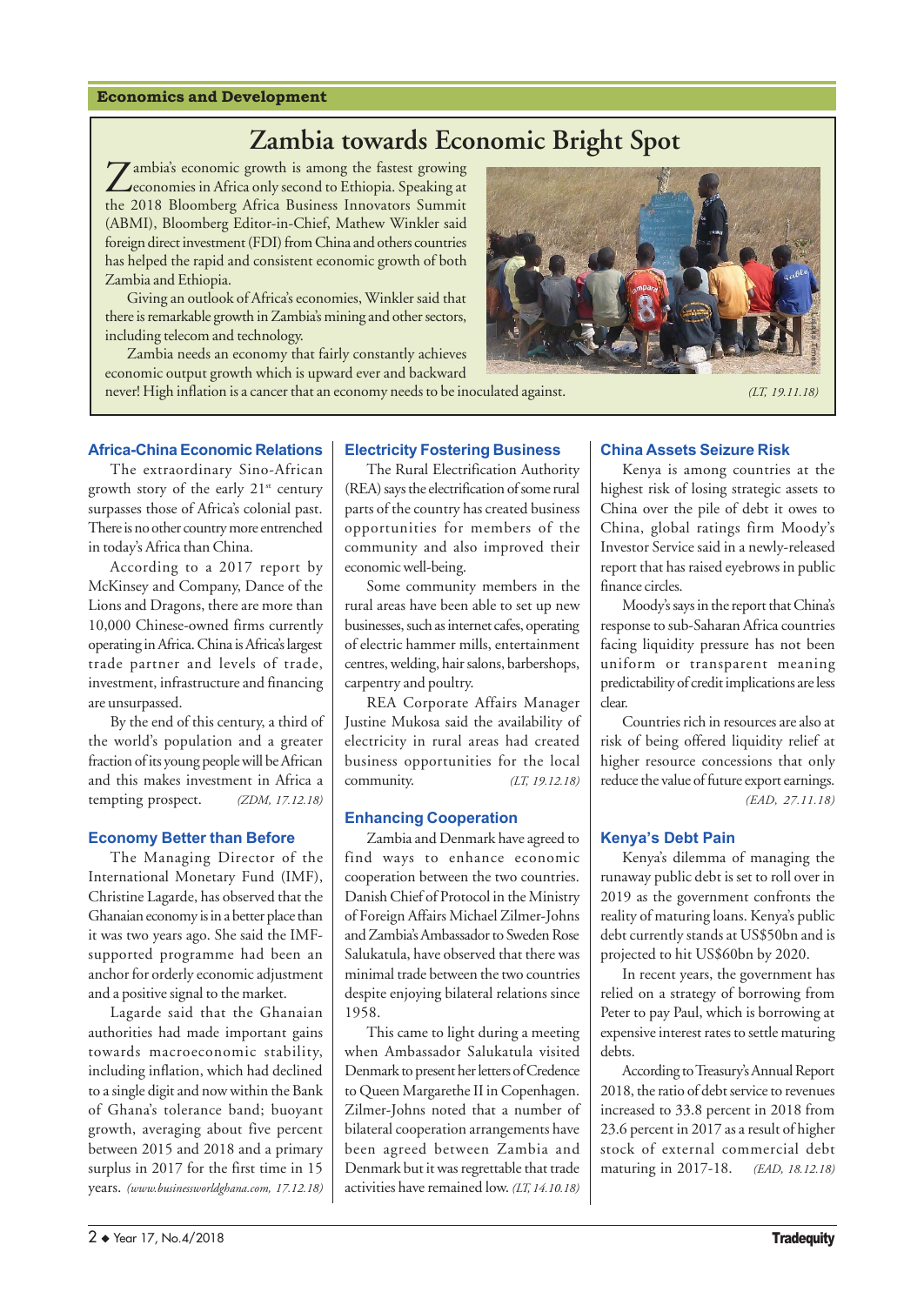# News on Trade

### Zambia Tipped on Trade

Zambia needs to evaluate how it will benefit from the African Continental Free Trade Area (AfCFTA) agreement to avoid being turned into a dumping ground, Southern Africa Cross Border Traders Association (SACBTA) said.

The SACBTA is a trade association of informal cross-border persons in Southern Africa and other interested parties that work to strengthen, promote and protect cross-border traders in the region.

Currently, Zambia has signed the Common Market for Eastern and Southern Africa (COMESA), East African Community (EAC) and Southern African Development Community (SADC) Tripartite Free Trade Area (TFTA) agreement. *(ZDM, 21.12.18)*

#### Zambia-China Trade to Rise

The bilateral trade cooperation between Zambia and China has continued to deepen, with a total trade volume between the two friendly countries reaching US\$3.79bn in 2017, with a year-on-year increase of 41.6 percent.

Zambia enjoyed a huge trade surplus of US\$3.08bn. During January-May 2018, the trade volume between two countries was US\$2.196bn with a yearon-year increase of 59.26 percent.

There are over 1,000 Chinese enterprises investing in Zambia with a total volume of investment of more than US\$4bn. This is evident that Zambia has become one of the top 10 destinations among all African countries for Chinese investors. *(ZDM, 29.10.18)*

### MoU on Trade in Oil and Gas

The Zambian and Angolan government have signed a Memorandum of Understanding on bilateral cooperation on trade in oil and gas worth US\$5bn.

Minister of Energy Mathew Nkhuwa says the process of acquiring an equity partner for Indeni through the Industrial Development Corporation (IDC) has reached advanced stage. He said that the move is aimed at capitalising the petroleum refinery plant.

He opined that due to obsolete equipment, the refinery is currently operating at 65 percent of its installed capacity of 1.1 million tonnes of feedstock per year to 600,000 tonnes. Nkhuwa said that the government spends up to US\$1bn in importing petroleum products per annum. *(LT, 05.11.18)*

#### Nationalism to Derail AfCFTA

East African economies are growing at an unprecedented rate, but experts warn that strong nationalist and protectionist stances could weaken the implementation of the AfCFTA.

A new report by the United Nations Economic Commission for Africa (UNECA) says rising trading tensions between some EAC member states have resulted in declines in intra-regional trade, as the bloc now trades at just half of its potential.

The report bases its findings on recent events, including Tanzania's decision in August to ban sugar imports from Uganda and Burundi's ban on Rwandan exports in 2016. *(EAD, 27.11.18)*

#### Rwanda-Uganda Tussle

Rwanda says Ugandan authorities have failed to address issues affecting their bilateral ties as relations between the two neighbours remain frosty.

The issues that Rwanda wants addressed include restrictions of its citizens crossing into Uganda despite both countries agreeing to free movement of people and goods under the provisions of the EAC Common Market Protocol.

Rwanda's Minister of Foreign Affairs Richard Sezibera said that relations between the two states are not "where we want them to be." There are a number of problems in existence, including Rwandans who travel to Uganda and businesses who wish to transport their goods through Uganda encounter challenges. *(EAD, 24.11.18)*

### Call to hasten AfCFTA Ratification

Rwandan President Paul Kagame has called on the Pan African Parliament to help speed up the ratification of the AfCFTA by member states.

The AfCFTA is the world's largest bloc, estimated to bring about long-term gains of about US\$16bn annually to the continent through the elimination of tariffs, free movement of people and goods across the continent.

In his address to the First Ordinary Session of the Fifth Pan African Parliament, President Kagame, who is the African Union Chairman, asked the legislators to exploit their dual roles to become advocates of African integration in their countries and at the continental legislature.

*(EAD, 23.10.18)*

# **EAC to Simplify Trade Regulations**

Regional countries have agreed to make trade between them and with other countries<br>cheaper, faster and simpler, in a significant boost for economic integration in East Africa and continental trade

facilitation.

Meeting in Nairobi under the first United Nations Conference on Trade and Development Africa e-Commerce Week, representatives from Burundi, Kenya, Rwanda, Tanzania and Uganda who are members of the EAC Customs Union and common market said

they would implement trade facilitation reforms.

These include reducing non-tariff barriers, such as burdensome and incompatible product regulations. The pledge was made on the sidelines of the e-Commerce Week Uganda who are<br>
members of the EAC<br>
Customs Union and<br>
common market said<br>
they would implement trade facilitation reforms.<br>
These include reducing non-tariff barriers, such as burdensome and incompatible<br>
product regulati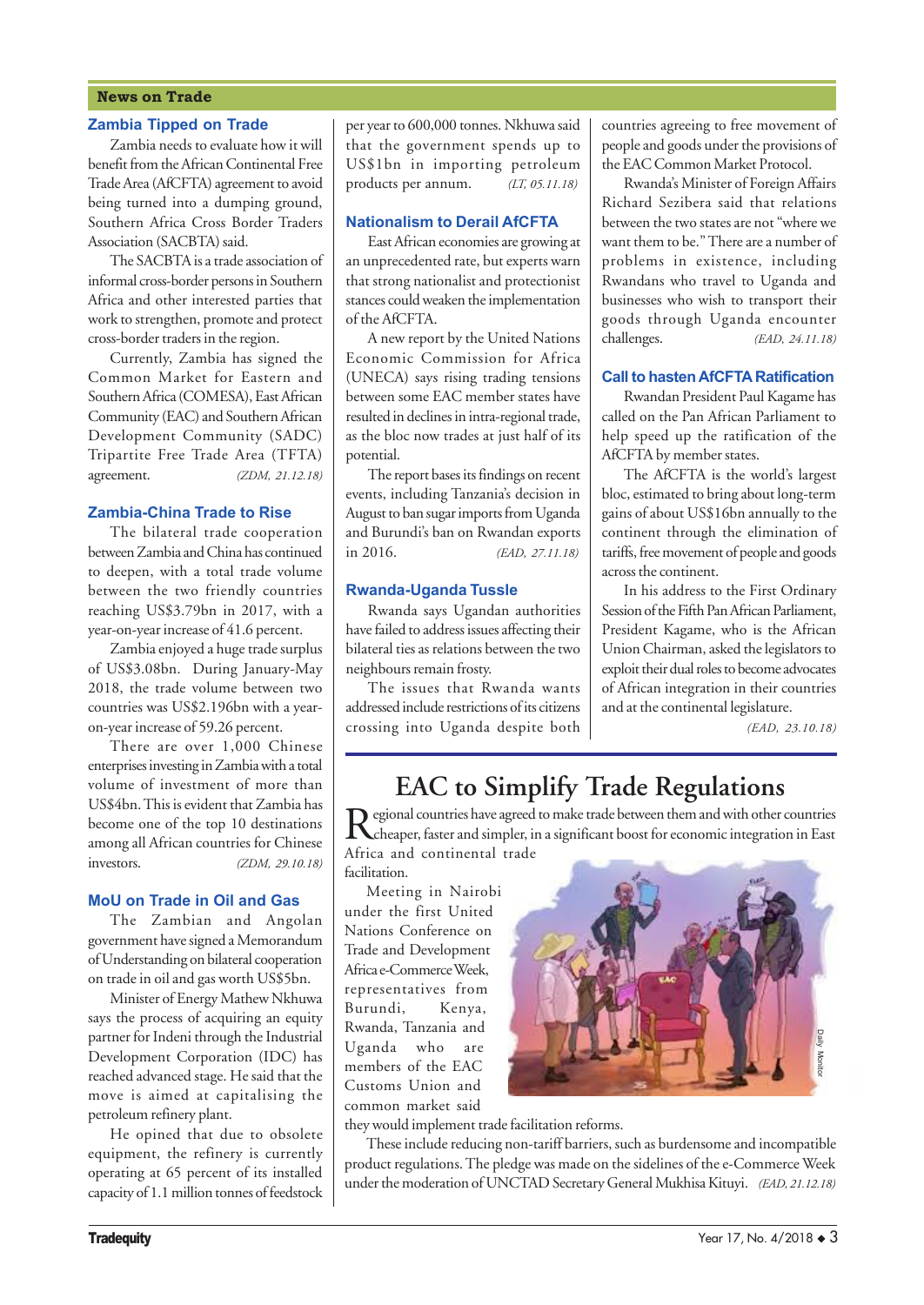## News on Trade

### COMESA Fish Trade

A facility to stimulate the cross-border trade of nearly 10 types of fish products in line with the safety and quality standards of the COMESA has been inaugurated in Zambia.

The standards cover fresh, frozen, farmed, salted and smoked fish, fish snacks, fish sausages, canned sardines and good aquaculture practices for bream fish.

A statement from not-for-profit international research organisation, Worldfish, said the COMESA Fish Inspection and Certification facility in Luangwa District in Zambia will also serve Zimbabwe and Mozambique. "We will use this border crossing as a model for application of the COMESA," COMESA's Head of the SPS programme, said. (*EAD*, 15.12.18)

### Turkey Targets US\$1bn of Trade

Turkey's Ambassador to Ghana, Nesrin Bayazit said that the maiden Turkey's Products Fair holds a lot of prospects for the two countries and expected to shoot Turkey's trade volume up to over a billion dollars by 2020.

The Ambassador noted: "By 2020, we want to bring our trade volume to US\$1bn, but actually from today, we see that this target is going to be surpassed".

Turkey has over the years recorded a favourable trade relationship with Africa and Ghana specifically, which forms the basis for further collaborations between the two countries for mutual benefits, urging business people to get on board to help in the course. *(B&FT, 18.10.18)*

## WTO Trade Facilitation Agreement

The International Chamber of Commerce (ICC), Ghana, with support from the Global Alliance for Trade Facilitation and BUSAC Fund held a Stakeholders' Forum on implementing the WTO Trade Facilitation Agreement.

The Forum was aimed at calling on government to commit fully to implementing some sections of the WTO agreement which will create a level playing field for various actors in the area of international trade.

Emmanuel Doni Kwame, Secretary General, ICC, Ghana was optimistic that government will engage various stakeholders in addressing challenges associated with implementing WTO agreements. *(B&FT 19.12.18)*

### Developing Cocoa Value Chain

The Ghanaian government will soon commission a special study to explore the possibility and viability of trading cocoa

# **GCE Executes First Electronic Trade**

Ghana has recorded the first ever electronic trading of a commodity. The GCX, a national multi-commodity exchange commenced trading in spot contracts for maize, a move that would help farmers get the true value of their goods.



President Akufo-Addo delivered the keynote address emphasising the benefits farmers will gain from selling through the Exchange and the goal of it becoming the West African global trading hub. The President 'rang the bell' to officially commence electronic trade of commodities. Fresident Akufo-Addo delivered the keynote address emphasising the benefits farmers will gain from selling through the Exchange and the goal of it becoming the West African global trading hub. The President 'rang the bell'

The Exchange's automated trading platform ensures the timely delivery of

on the Ghana Commodities Exchange (GCE) and convert Ghana Cocoa Board (COCOBOD) to an active participant in the cocoa value chain at the global level.

Senior Minister Yaw Osafo-Marfo said that this will be a major and priority policy shift of government going forward. The GCE must become a means of unleashing the embedded economic potentials of our commodities.

He added that empirical evidence suggests that commodities exchanges are more efficient than marketing boards, and most countries have replaced their marketing boards with exchanges.

*(B&FT, 22.11.18)*

### Maritime Trade High

Over the last four years, the total volume of goods passing through the country's two seaports Tema and Takoradi reached 74.5 million tonnes in 2017.

In terms of growth rate, data from the Ghana Shippers' Authority (GSA) show that cargo throughput rose from 7.2 per cent in 2015 to a record high of almost 16 percent in 2017. This is as a result of the relative improvements in some major macroeconomic indicators of the country.

Data from the GSA shows that the development was influenced by corresponding increment in imports, exports, and transits. Goods meant for import for the four year period, ranged from 10.8 million tonnes in 2014 to 14.2 million tonnes in 2017. *(GO, 04.12.18)*

# UK Hints at Bilateral Trade Deal

The UK has given indication that once it leaves the EU it will come up with a trade package that "looks really good for Ghana" and add to the existing Economic Partnership Agreement with the EU.

Speaking ahead of the first UK-Ghana Investment Summit, Adam Afriyie, MP, UK noted that the UK is ready, willing and able to create a package that really works.

He said that no trade agreement is perfect, and with such an Africa-wide agreement it is tricky – but nevertheless, the opportunity with UK lies not only in banking but a wider bigger package with the UK bilaterally. *(B&FT, 15.10.18)*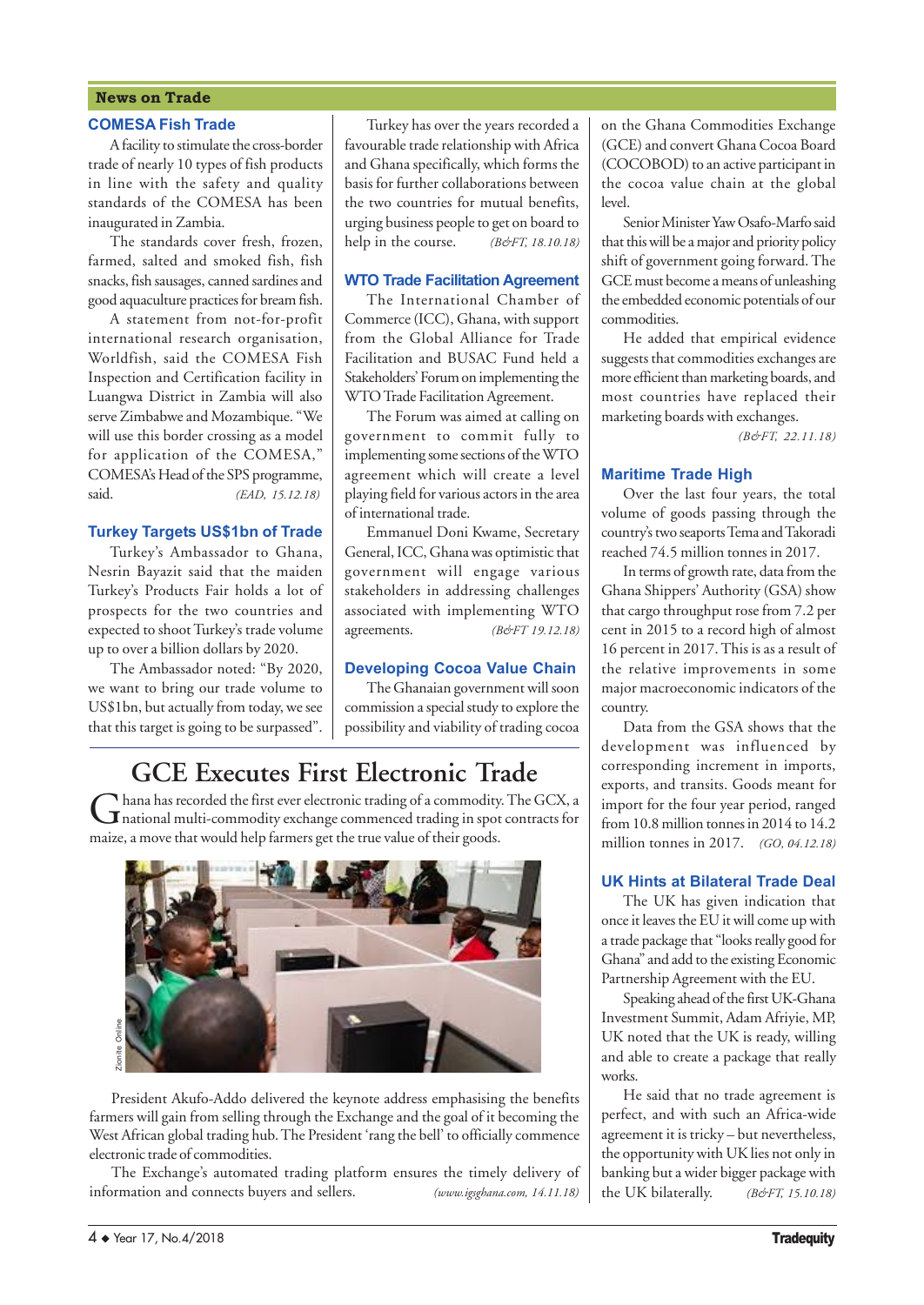# Regional Round Up

### SADC to Ensure Fair Poll

A 94-member SADC Observation Electoral Mission (SOEM) has been launched in Kinshasa, Democratic Republic of Congo.

According to the statement released to the Zambia News and Information Services (ZANIS) by the Ministry of Foreign Affairs Public Relations Unit in Lusaka, 73 out of the 94 members are field observers supported by a core team of 18 technical staff from the SADC Secretariat while three are SADC Electoral Advisory Council (SEAC) members.

Head of the SADC Electoral Observation Mission, Ernest Sakala, said the team will assess the conduct of the elections against a set of central principles stipulated in the revised SADC principles and guidelines governing democratic elections. *(IO, 14.12.18)*

### Chinese Fish Causing Worry

Part of the fish imported into the region from China contains traces of heavy metal, harmful to human health, laboratory investigations commissioned by *The East African* shows.

Samples of the fish, purchased from a wholesale dealer in Nairobi, had lead, mercury, copper and arsenic, albeit in levels termed permissible by the World Health Organisation (WHO) standards.

Statistics available in Tanzania and Kenya show there is a high consumption of fish imported from China, which is cheaper than the local fish from lakes and rivers, and farms in the region, making it more popular in restaurants and homes. The samples of fish were tested in the University of Nairobi laboratory.

*(EAD, 15.12.18)*

# Oil Pipeline Investment Stalled

The execution of the underground crude oil pipeline from Uganda to Tanzania, will be delayed as investors are yet to make final investment decisions over the project, which was to kick off by the end of 2018.

The third ministerial meeting for energy sectors from Tanzania and Uganda overseeing the project was held in Dar es Salaam and pushed the negotiations to 2019, as preparatory works were incomplete despite both countries having

# **Scaling-up Cross Border Energy Trade**

Representatives from financial institutions, governments, regulatory bodies,<br>developers and power utilities participated in a workshop to discuss the recently adopted Southern African Power Pool (SAPP) Plan.



SAPP is set to benefit the wider regional economy by scaling-up cross-border energy trade and substantially reducing the cost of power supply in the region.

SAPP is intended to identify a core set of generation and transmission investments of regional significance that can provide adequate electricity supply to the region efficiently,

finished their feasibility studies.

Ugandan Minister for Energy and Mineral Development Irene Muloni said "the financial model seems to be one of the major reasons the assigned companies have not yet made the final investment decision". *(EAD, 21.12.18)*

# Customs Union Missed Deadline

About 14 years since the EAC's Customs Union became operational, the Community has postponed the thrice the date of its full implementation.

The region was expected to achieve full implementation of the Customs Union in 2010, but has postponed the deadline indefinitely as issues, such as the harmonisation of internal and joint collection of taxes are yet to be thrashed out.

Subash Patel, Chairman of the Confederation of Tanzanian Industries, said that even though the Common External Tariff had been fully achieved, partner states are now choosing to go it alone because of slow implementation at the regional level. *(EAD, 09.10.18)*

# Brown Card Training for MTTD

The Ghana National Bureau of ECOWAS Brown Card Insurance Scheme has successfully held sensitisation training programmes for personnel of the Motor

Traffic and Transport Department (MTTD) of the Ghana Police Service in Aflao, Tema, Takoradi and Cape Coast during October 04-24, 2018.

Patrick Agyekum, General Secretary of the Ghana National Bureau provided cutting-edge presentations of the ECOWAS Brown Card, covering areas, such as the ECOWAS Brown Card Protocol, operations of the National Bureaux, Harmonised Convention for Motor Claims Settlement and the role of the police in handling cross-border motor accidents. *(B&FT, 12.11.18)*

# **Citizen's Campaign by ECOWAS**

The President of ECOWAS Court of Justice, Edward Amoako Asante, says many people, including lawyers in member countries, are not aware of the existence of the court. The lack of knowledge about the existence of the court was making it impossible for people with complaints of alleged human rights violations to seek justice from the courts.

Speaking at a Stakeholder's Forum in Accra, Asante assured citizens and institutions of member countries of the court's unrelenting efforts in the sustenance of human rights in the region. The Forum is part of a four-day citizen's campaign by the ECOWAS Court of Justice in Ghana. *(GO, 19.12.18)*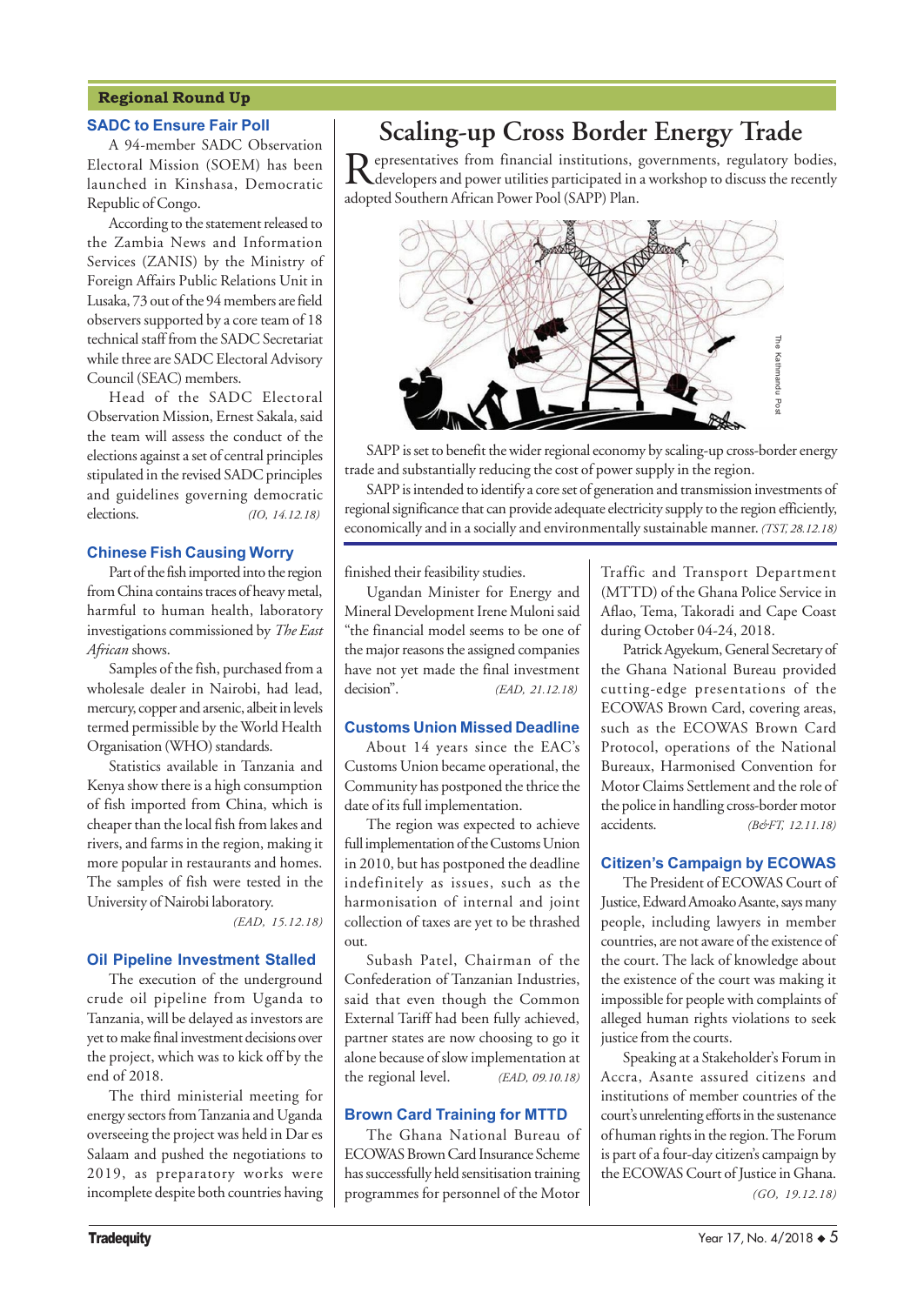# Environment/Consumer Issues

### E-Waste Threatning Environment

The growing volume of electronic waste, including discarded products with a battery or plug, such as mobile phones, laptops, televisions, refrigerators and electrical toys, poses a major threat to the environment and human health.

The Global E-Waste Monitor 2017, released by ITU, the UN University and the International Solid Waste Association highlights increasing levels of e-waste and its improper and unsafe treatment and disposal through burning or at dumpsites.

In 2016, 44.7 million metric tonnes of e-waste were generated, an increase of 3.3 million metric tonnes, or 8 percent, from 2014. Experts foresee e-waste increasing a further 17 percent to 52.2 million metric tonnes by 2021. In 2016, only about 20 per cent, or 8.9 million metric tonnes, of all e-waste was recycled. *(B&FT, 26.10.18)*

### Ilegal Sale of Antibiotics

The Ghanaian Minister of Health, Kwaku Agyeman-Manu, has directed the Food and Drugs Authority, the Pharmacy Council and the Traditional and Alternative Medicine Council to take urgent steps to stop the activities of unqualified persons who sell antimicrobial to unsuspecting members of the public.

He also asked health workers who did not have the mandate to prescribe or dispense antibiotics to desist from that practice. He also stressed the need for a clamp down on the activities of unauthorised suppliers of antibiotics, especially hawkers.

He said indiscriminate use of antibiotics endangered lives and affected efforts to achieve the Sustainable Development Goal on access to quality healthcare. *(GO, 13.11.18)*

### Zambia Call on Climate Change

The Zambian government called on the international community to endorse the view of scientists that unless governments act quickly, all life forms on earth face the real risk of being endangered by 2030.

The Inter-Governmental Panel on Climate Change warned that human activities were contributing significantly to natural disasters and unpredictable weather patterns.

The experts called on countries to adopt renewable energy and ensure a significant reduction in the consumption of fossil fuels. They also suggested capping the rise in global temperature at 1.5 degrees by 2030. *(Xinhua, 14.12.18)*

### Let's Walk Plastic Ban Talk

The Zambian government announced a ban on the use of plastic carrier bags and other plastic-related materials below 30 microns in thickness. This followed the signing into law of the Environment Management Regulations Statutory Instrument (SI) number 65 of 2018.

The ban, which applies to manufacturing, trading and commercial distributors of packaging materials, is certainly a step in the right direction.

Plastic bags and other plastic goods have been a part of our lives for many years because of their ease, cheapness and convenience. *(ZDM, 07.12.18)*

#### Consumer Lobby Sues Toyota

Consumer Federation of Kenya (Cofek) has sued Toyota Kenya, accusing it of selling vehicles with a modified chassis yet passing it off as originally 33-seater bus.

Cofek argues that Toyota Motors Corporation is the licenced manufacturer of chassis and Toyota Kenya should restrict itself to being an assembly of completely knocked down parts, retail and sales.

It contends that Toyota Kenya has failed to make formal disclosure to the public that it was modifying 28-seater Hino buses into 33 seaters hence making the weight of the motor vehicles heavier than the chassis. *(SD, 18.12.18)*

# Domestics Airfares Fall

Domestic airfares have fallen to the lowest level ever recorded over the past five years, as Africa World Airlines (AWA) offers the travelling public a one-way ticket from Accra to Kumasi for GH¢49, starting from November 28, 2018.

The fare, which is lower than that of air-conditioned buses that transport people between the two largest cities in the country, is expected to provide more travelling options and encourage more people to choose air travel.

Travelling by air between the two cities takes about 45 minutes, while it takes an average of 4-hours to commute between the two points. *(B&FT, 28.11.18)*

# **Kenya Host Blue Economy Conference**



The Sustainable Blue Economy Conference 2018, was co-hosted by Kenya, Canada and Japan, in Nairobi. Kenya is leveraging on the high-level global event to harness and revamp its blue economy.

Held under the banner "Blue Economy and the 2030 Agenda for Sustainable Development", the conference presents the country with an opportunity to engender national debate on the blue economy.

Kenyan President Uhuru Muigai Kenyatta and other heads of states were present at the global meeting. Kenyatta said that, in line with enhancing the Blue Economy, efforts will be made to upgrade Kenya's maritime school and in enhancing security and safety of the collective waters among other actions. *(DN, 26.11.18)*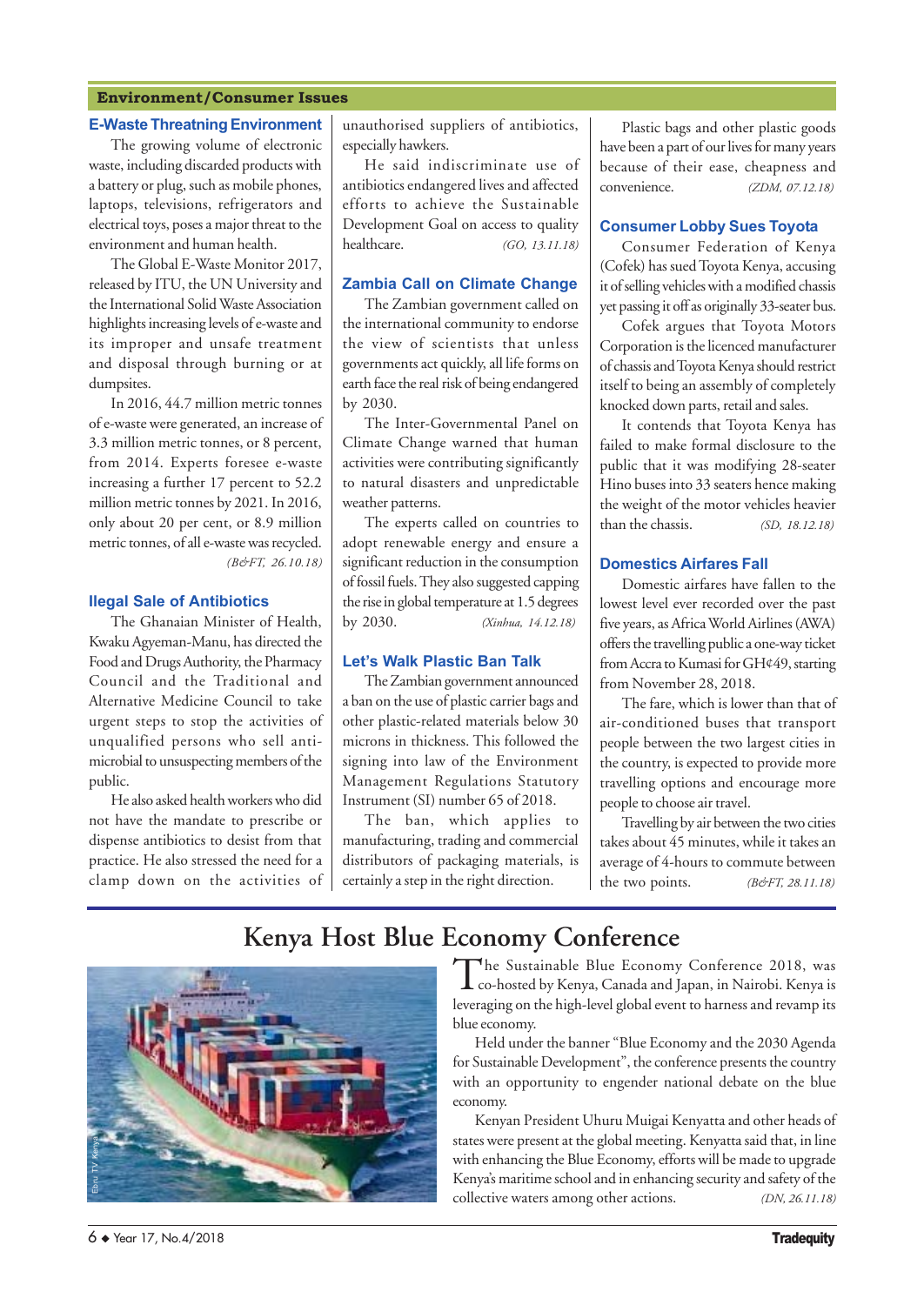# **Competing Without Market Rules**

Appiah Kusi Adomako\*

Rules and regulations are required in every game to ensure fairness. The same principle is applicable to elections, whether conducted locally or nationally. The term "level playing field" is used to ensure that all players in the game or market are subjected to the same rules and operating conditions, such that no one gets an unfair advantage over the other. This also means that the stronger competitor, who is usually the incumbent, does not abuse the incumbency or dominance in the game or market place. Imagine a football match where both teams agree to match-fixing. Such an act disdains not only the supporters and spectators who go to the stadium to watch the match, but also other teams in the tournament. Again, imagine a football tournament without conduct rules or a referee; offside goals could even be allowed.

Markets devoid of competition law can also be replete with cartels controlling the supply and manufacture of essential goods and services. Activities of cartels can be so dangerous to the economy in many ways. They can distort the functionality of the market by limiting production or supply just to spike prices. Unfortunately, the Ghanaian market is without competition policy and law, which implies that firms can get away by engaging in such conducts. The market forces that have resulted in fierce competition in some sectors can erode profits for firms such that they would see benefits in engaging in anticompetitive practices. It is important that a competition culture is nurtured through the combined intervention of the policy direction and law.

Competition is a fundamental tenet of well-functioning markets and encourages companies to provide consumers with the products and services that they want. It results in lowering prices for goods and services, better service quality, wider choices for consumers, stimulation of innovation and more importantly, efficiency in allocation of resources.



The objective of a functional competition regime is to promote competition, and contribute towards increased efficiency and curb anti-competitive practices in the market. Anti-competitive practices have negative effects on both consumers and producers. Certainly, a well-enforced competition regime reduces uncertainty for businesses and is an important element of promoting private sector development.'

A competition law looks at three types of anticompetitive practices, namely a) anticompetitive agreements meant to lessen competition in the market; b) abuse of dominance position; and c)regulation of mergers and acquisitions to prevent tactics to gain excessive dominance in a market. Competition laws also bestow the advocacy function on the competition authority for promotion of competition culture through lobbying government for pro-competition reforms.

In competitive environments, firms are pushed to be innovative and find better and more efficient ways to produce and distribute goods and services. Businesses tend to benefit from a well-enforced competition law, for instance, through cheaper (not overpriced) inputs and indirectly from an enabling business environment.

Competition regime and consumer protection issues reinforce each other. They aim to ensure wider consumer choice in the markets for goods and services, through innovation and efficient resource use by players in the market to promote economic welfare. Further, it endeavours to stimulate effective price competition between suppliers, and deter anti-competitive behaviour. This helps consumers get real value for their money. If passed and implemented effectively, empirical evidence and country experience suggests that an effective competition regime can promote private sector development, economic growth and poverty reduction in both developing and least developed countries. More than 70 percent of African countries are with competition laws.

Ghana is yet to have a functional competition policy and law. The closest we have come is the Protection Against Unfair Competition Act, 2000 (Act 589). Under Act 589, commercial behaviour such as causing confusion with respect to another person's enterprise or its activities, damaging another person's goodwill or reputation and misleading the public, were outlawed. The Act 589 does not address the full dimension of competition law. This means that the Ghanaian consumer is vulnerable to exploitation by dominant firms and cartels while significant costs build ups in firms could also be a result of exploitation by upstream dominant firms. The end product would be high prices for consumers.

*<sup>\*</sup> Country Coordinator, CUTS Ghana. Abridged from an article appeared in* Modern Ghana *on December 04, 2018*